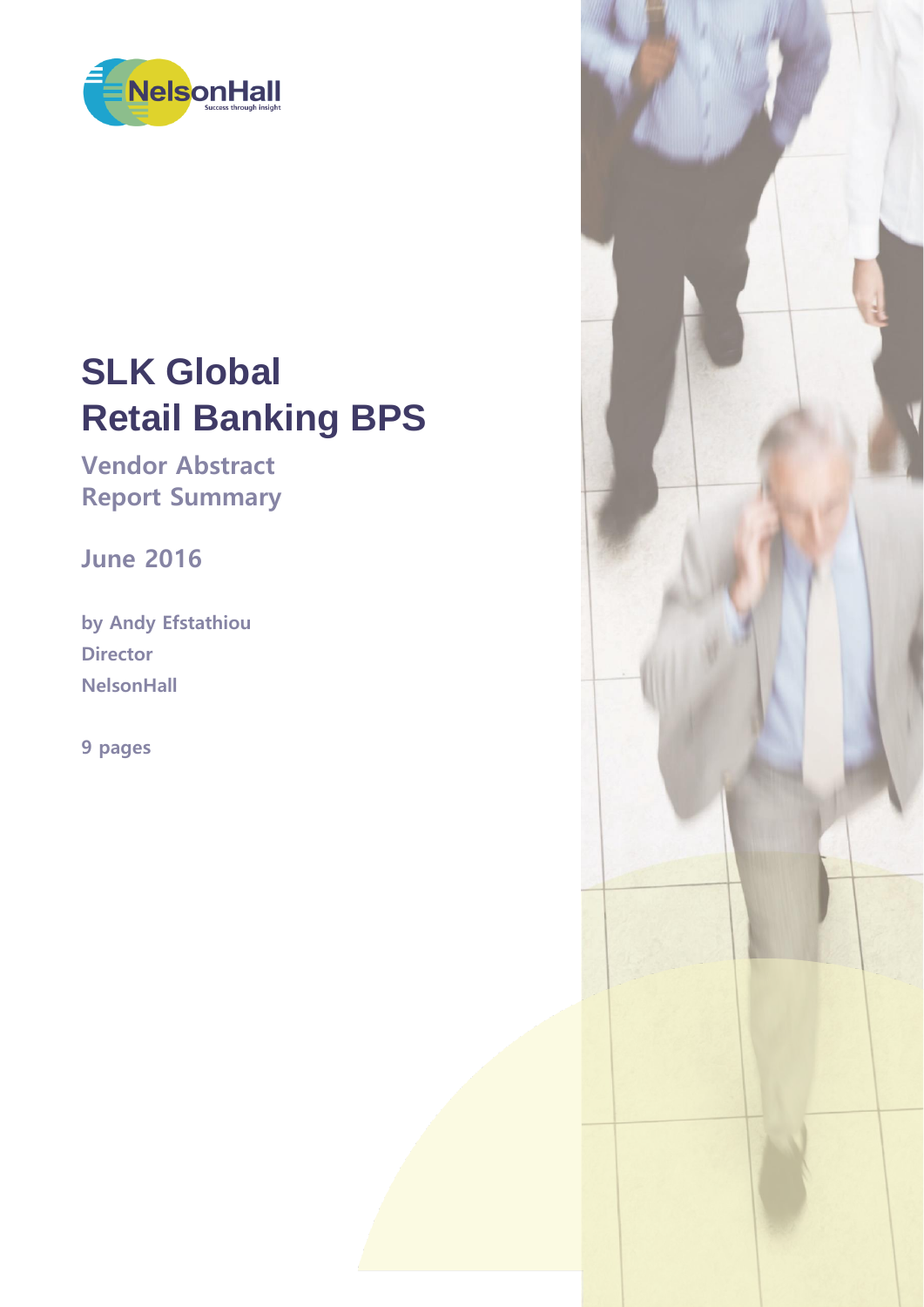



## **Who Is This Vendor Assessment For?**

NelsonHall's retail banking BPS vendor assessment for SLK Global is a comprehensive assessment of SLK Global's retail banking BPS offerings and capabilities designed for:

- Sourcing managers monitoring the capabilities of existing suppliers of capital market process outsourcing and identifying vendor suitability for retail banking BPS RFPs
- Vendor marketing, sales and business managers looking to benchmark themselves against their peers
- Financial analysts and investors specializing in the support services sector.



## **Key Findings & Highlights**

This NelsonHall assessment analyzes SLK Global's offerings and capabilities in retail banking services. SLK Global is one of a number of retail banking services companies analyzed in NelsonHall's comprehensive industry analysis programs.

SLK's retail banking BPS activities began in 2005, when a regional bank required BPS support for its lockbox offering. The services required were:

- Imaging and data capture
- Check exception processing.

The lockbox service was sub-scale, poor quality, and was losing money for the bank. SLK was able to improve process efficiency, reduce cost and increase accuracy, from a 90% initial state to its 99.9875% current state.

SLK delivers retail banking BPS services from five delivery centers:

- Bangalore
- Pune
- Kolhapur
- **Philippines**
- Dallas.

SLK currently delivers retail banking BPS support to clients in the U.S. only, but is readying to service customers in the U.K./Europe and Australia.

SLK's primary targets for retail banking BPS are:

- Regional banks headquartered in the U.S.
- Payments processors in the U.S.
- Mortgage lenders in the U.S.
- Mortgage service providers (title insurance, appraiser management companies) in the U.S.

In future, SLK will continue to target the same clients for its retail banking BPS.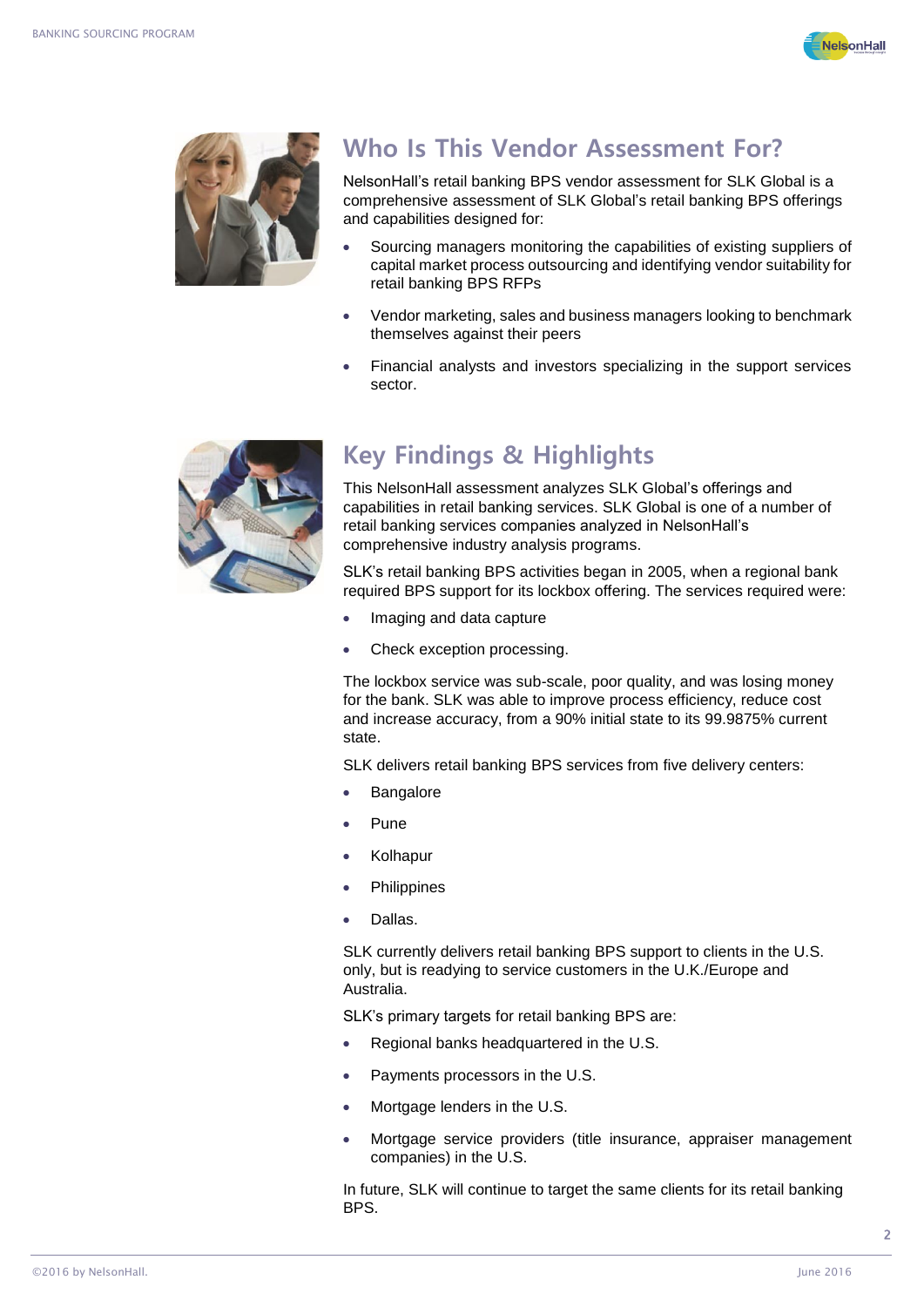

SLK is looking to grow its retail banking BPS business by:

- Focusing on regional banks in the U.S. and up-selling existing banking software product clients to include BPS services
- Focusing specifically on loan underwriting and administration services, with platform support for BPS
- Providing project based process improvements utilizing a proprietary process transformation methodology to direct processing changes.

The primary focus in the next 12 months will be on:

- Increasing automation in its mortgage services
- Enhancing payment processing capabilities with a combined IT and analytics BPS service to mitigate card fraud, based on pattern recognition
- Increasing partnerships with third party solution vendors (e.g. fraud mitigation solution vendor)
- Expanding voice delivery capabilities with the expansion of delivery capabilities in Manila
- Expanding onshore delivery capabilities to increase the scope of engagements with its regional bank client base.

SLK will increasingly look to combine consulting and ITS as part of its retail banking BPS engagements.

#### **Contents**

- 1. Background
- 2. Revenue Summary
- 3. Key Offerings
- 4. Delivery Capabilities & Partnerships
- 5. Target Markets
- 6. Strategic Direction
- 7. Strengths & Challenges
	- 7.1 Strengths
	- 7.2 Challenges
- 8. Outlook